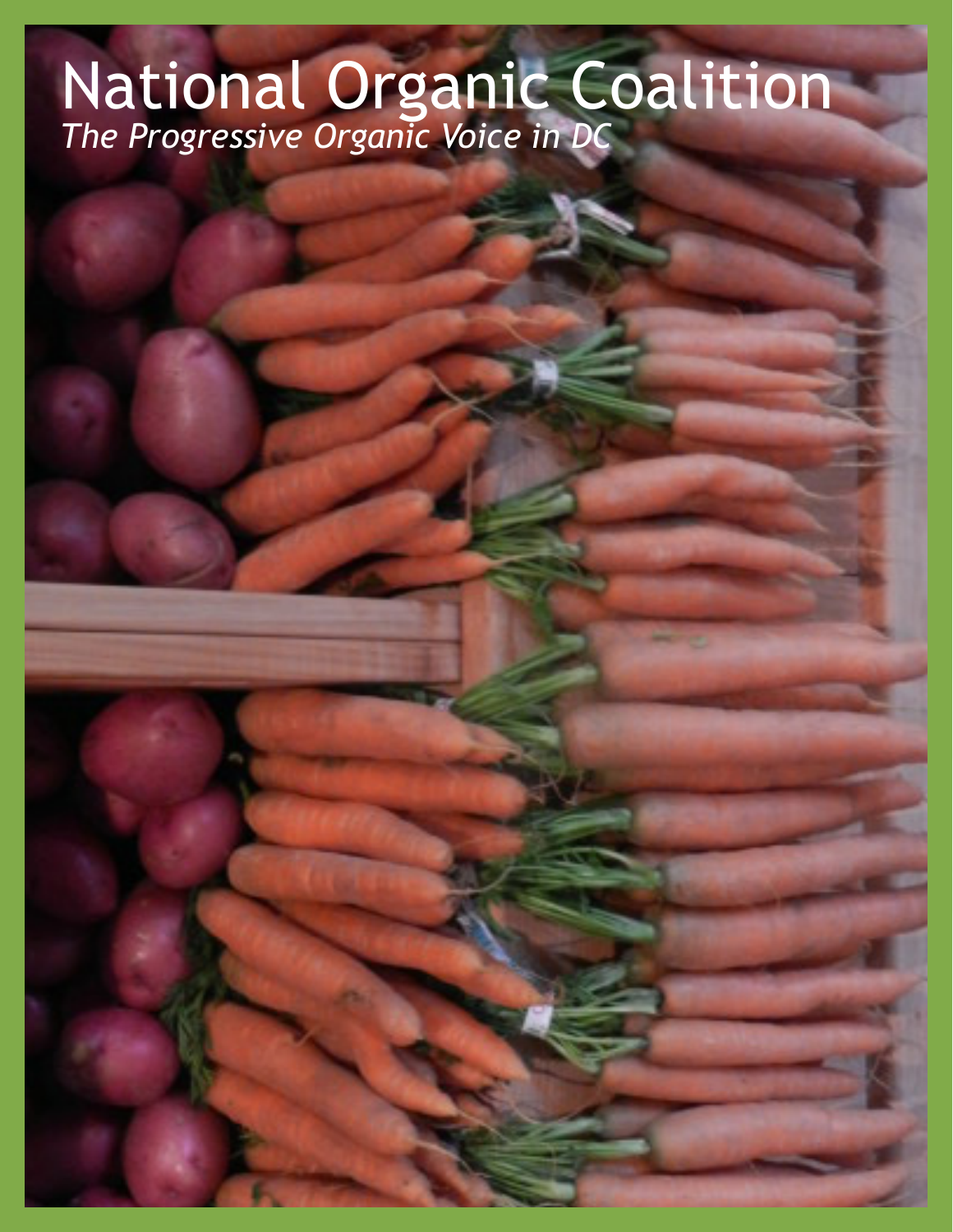## What is the National Organic Coalition (NOC)?

*The National Organic Coalition (NOC) represents the progressive organic community voice in Washington D.C. We seek to establish organic as the foundation of food and agricultural production systems across the U.S. NOC is comprised of farmers and farm organizations, consumer and environmental non-profits, and progressive businesses dedicated to organic integrity.*

NOC was formed in 2003 to strengthen the voice of organic family farmers and the broader organic community in federal policy making to influence:

- USDA's National Organic Program (NOP)
- Annual Federal Budgeting Process
- National Organic Standards Board (NOSB)
- Farm Bill

Our power and influence is evident. The NOC brand is well-known, well-respected, and affords us increased access to government decision-makers. As a strong and trusted coalition, we push for organic integrity and facilitate long-lasting change in support of organic agriculture.

## What Unique Role Does NOC Play in Enhancing Organic Integrity?

What organic integrity means to NOC is strong, enforceable, and continuously improved standards to maximize the multiple health, environmental, and economic benefits that only organic agriculture affords.

On behalf of progressive organic farmers, food producers and retailers of all sizes, as well as consumer and environmental groups, NOC:

- Brings together diverse organic stakeholders to share information and create opportunities for collaboration;
- Offers government agencies and Congress innovative policy solutions to challenging issues;
- Engages the wider organic community to advocate on its own behalf;
- Shows up  $-$  our members testify at federal government hearings and agency meetings across the U.S. each time organic issues are discussed or organic integrity is threatened.